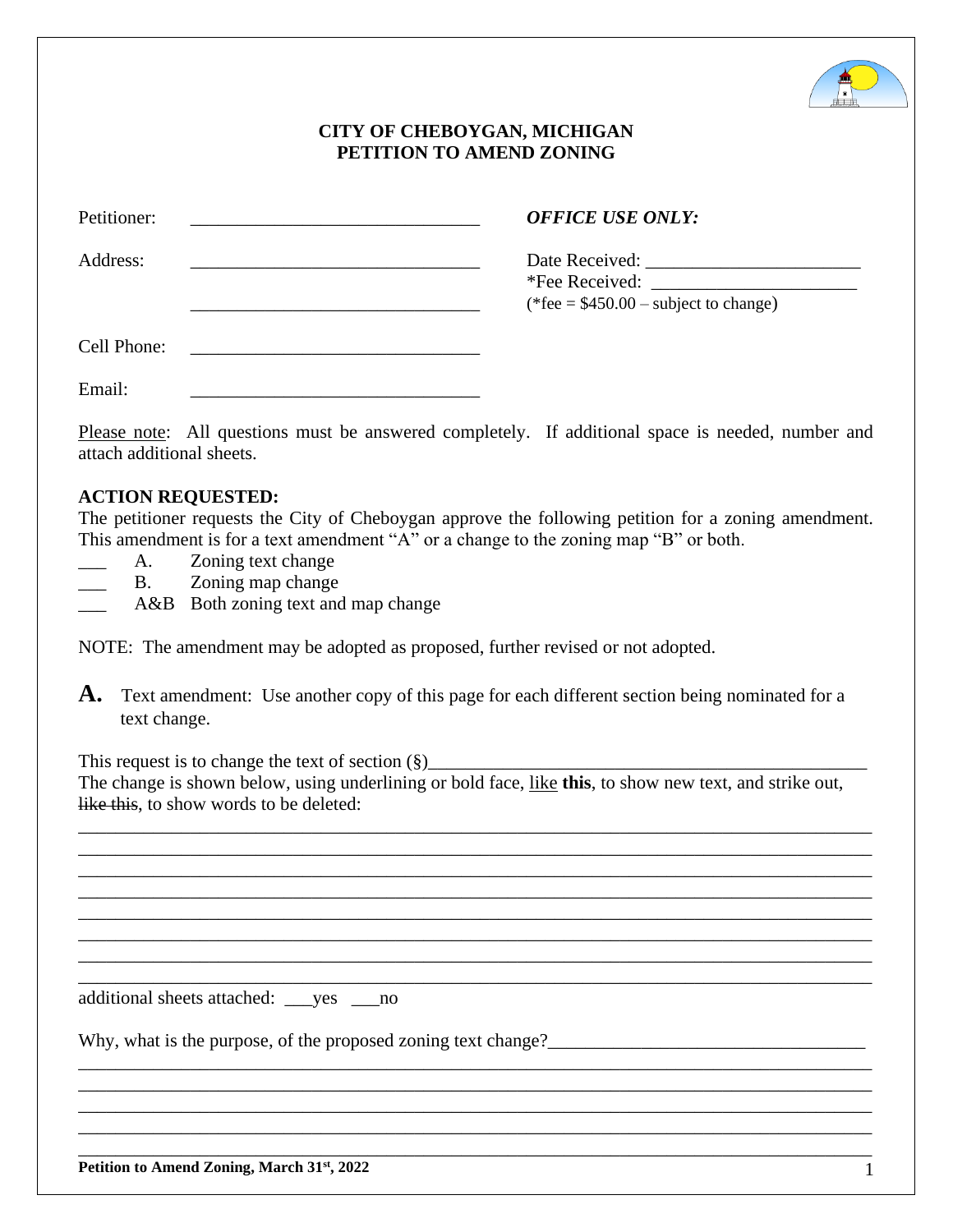**B.** Map change (rezoning): Use another copy of this page for each different area being nominated for rezoning.

| This request is to rezone land from: |  |
|--------------------------------------|--|
|                                      |  |

\_\_\_\_\_\_\_\_\_\_\_\_\_\_\_\_\_\_\_\_\_\_\_\_\_\_\_\_\_\_\_\_\_\_\_\_\_\_\_\_\_\_\_\_\_\_\_\_\_\_\_\_\_\_\_\_\_\_\_\_\_\_\_\_\_\_\_\_\_\_\_\_\_\_\_\_\_\_\_ \_\_\_\_\_\_\_\_\_\_\_\_\_\_\_\_\_\_\_\_\_\_\_\_\_\_\_\_\_\_\_\_\_\_\_\_\_\_\_\_\_\_\_\_\_\_\_\_\_\_\_\_\_\_\_\_\_\_\_\_\_\_\_\_\_\_\_\_\_\_\_\_\_\_\_\_\_\_\_ \_\_\_\_\_\_\_\_\_\_\_\_\_\_\_\_\_\_\_\_\_\_\_\_\_\_\_\_\_\_\_\_\_\_\_\_\_\_\_\_\_\_\_\_\_\_\_\_\_\_\_\_\_\_\_\_\_\_\_\_\_\_\_\_\_\_\_\_\_\_\_\_\_\_\_\_\_\_\_ \_\_\_\_\_\_\_\_\_\_\_\_\_\_\_\_\_\_\_\_\_\_\_\_\_\_\_\_\_\_\_\_\_\_\_\_\_\_\_\_\_\_\_\_\_\_\_\_\_\_\_\_\_\_\_\_\_\_\_\_\_\_\_\_\_\_\_\_\_\_\_\_\_\_\_\_\_\_\_

Property Information: Legal Description of land to be rezoned:\_\_\_\_\_\_\_\_\_\_\_\_\_\_\_\_\_\_\_\_\_\_\_\_\_\_\_\_\_\_\_\_\_\_\_\_\_\_\_\_\_\_\_\_\_\_\_\_\_\_\_\_

\_\_\_ attach additional sheets, if necessary

\_\_\_ attach copy of map showing proposed change

Property size:

Parcel (tax) number:  $16 - 2 - 2 - 2 - 2 - 2 - 2 - 2 - 2$ 

Address(es) of the property:  $\frac{1}{\sqrt{1-\frac{1}{2}}\sqrt{1-\frac{1}{2}}\sqrt{1-\frac{1}{2}}\sqrt{1-\frac{1}{2}}\sqrt{1-\frac{1}{2}}$ 

(If new construction and address not known yet, an address will be assigned by the Assessor upon issuance of the Zoning Permit)

\_\_\_\_\_\_\_\_\_\_\_\_\_\_\_\_\_\_\_\_\_\_\_\_\_\_\_\_\_\_\_\_\_\_\_\_\_\_\_\_\_\_\_\_\_\_\_\_\_\_\_\_\_\_\_\_\_\_\_\_\_\_\_\_\_\_\_\_\_\_\_\_\_\_\_\_\_\_\_

\_\_\_\_\_\_\_\_\_\_\_\_\_\_\_\_\_\_\_\_\_\_\_\_\_\_\_\_\_\_\_\_\_\_\_\_\_\_\_\_\_\_\_\_\_\_\_\_\_\_\_\_\_\_\_\_\_\_\_\_\_\_\_\_\_\_\_\_\_\_\_\_\_\_\_\_\_\_\_

\_\_\_\_\_\_\_\_\_\_\_\_\_\_\_\_\_\_\_\_\_\_\_\_\_\_\_\_\_\_\_\_\_\_\_\_\_\_\_\_\_\_\_\_\_\_\_\_\_\_\_\_\_\_\_\_\_\_\_\_\_\_\_\_\_\_\_\_\_\_\_\_\_\_\_\_\_\_\_ \_\_\_\_\_\_\_\_\_\_\_\_\_\_\_\_\_\_\_\_\_\_\_\_\_\_\_\_\_\_\_\_\_\_\_\_\_\_\_\_\_\_\_\_\_\_\_\_\_\_\_\_\_\_\_\_\_\_\_\_\_\_\_\_\_\_\_\_\_\_\_\_\_\_\_\_\_\_\_ \_\_\_\_\_\_\_\_\_\_\_\_\_\_\_\_\_\_\_\_\_\_\_\_\_\_\_\_\_\_\_\_\_\_\_\_\_\_\_\_\_\_\_\_\_\_\_\_\_\_\_\_\_\_\_\_\_\_\_\_\_\_\_\_\_\_\_\_\_\_\_\_\_\_\_\_\_\_\_

\_\_\_\_\_\_\_\_\_\_\_\_\_\_\_\_\_\_\_\_\_\_\_\_\_\_\_\_\_\_\_\_\_\_\_\_\_\_\_\_\_\_\_\_\_\_\_\_\_\_\_\_\_\_\_\_\_\_\_\_\_\_\_\_\_\_\_\_\_\_\_\_\_\_\_\_\_\_\_

\_\_\_\_\_\_\_\_\_\_\_\_\_\_\_\_\_\_\_\_\_\_\_\_\_\_\_\_\_\_\_\_\_\_\_\_\_\_\_\_\_\_\_\_\_\_\_\_\_\_\_\_\_\_\_\_\_\_\_\_\_\_\_\_\_\_\_\_\_\_\_\_\_\_\_\_\_\_\_ \_\_\_\_\_\_\_\_\_\_\_\_\_\_\_\_\_\_\_\_\_\_\_\_\_\_\_\_\_\_\_\_\_\_\_\_\_\_\_\_\_\_\_\_\_\_\_\_\_\_\_\_\_\_\_\_\_\_\_\_\_\_\_\_\_\_\_\_\_\_\_\_\_\_\_\_\_\_\_

\_\_\_\_\_\_\_\_\_\_\_\_\_\_\_\_\_\_\_\_\_\_\_\_\_\_\_\_\_\_\_\_\_\_\_\_\_\_\_\_\_\_\_\_\_\_\_\_\_\_\_\_\_\_\_\_\_\_\_\_\_\_\_\_\_\_\_\_\_\_\_\_\_\_\_\_\_\_\_ \_\_\_\_\_\_\_\_\_\_\_\_\_\_\_\_\_\_\_\_\_\_\_\_\_\_\_\_\_\_\_\_\_\_\_\_\_\_\_\_\_\_\_\_\_\_\_\_\_\_\_\_\_\_\_\_\_\_\_\_\_\_\_\_\_\_\_\_\_\_\_\_\_\_\_\_\_\_\_

A. Attach or list all deed restrictions for the property at question:

\_\_\_additional sheets attached

B. List names and addresses of all other persons, firms, or corporations having a legal or equitable interest in the property at question:

\_\_\_additional sheets attached

C. This area is a unplatted, platted, will be platted. If platted, name of plat:

D. What is the present use of the property?\_\_\_\_\_\_\_\_\_\_\_\_\_\_\_\_\_\_\_\_\_\_\_\_\_\_\_\_\_\_\_\_\_\_\_\_\_\_\_\_\_\_\_\_\_\_\_\_\_\_

## **STATEMENT TO JUSTIFY THE PROPOSED AMENDMENT**:

\_\_\_\_\_\_\_\_\_\_\_\_\_\_\_\_\_\_\_\_\_\_\_\_\_\_\_\_\_\_\_\_\_\_\_\_\_\_\_\_\_\_

State specifically the reason for the proposed amendment at this time: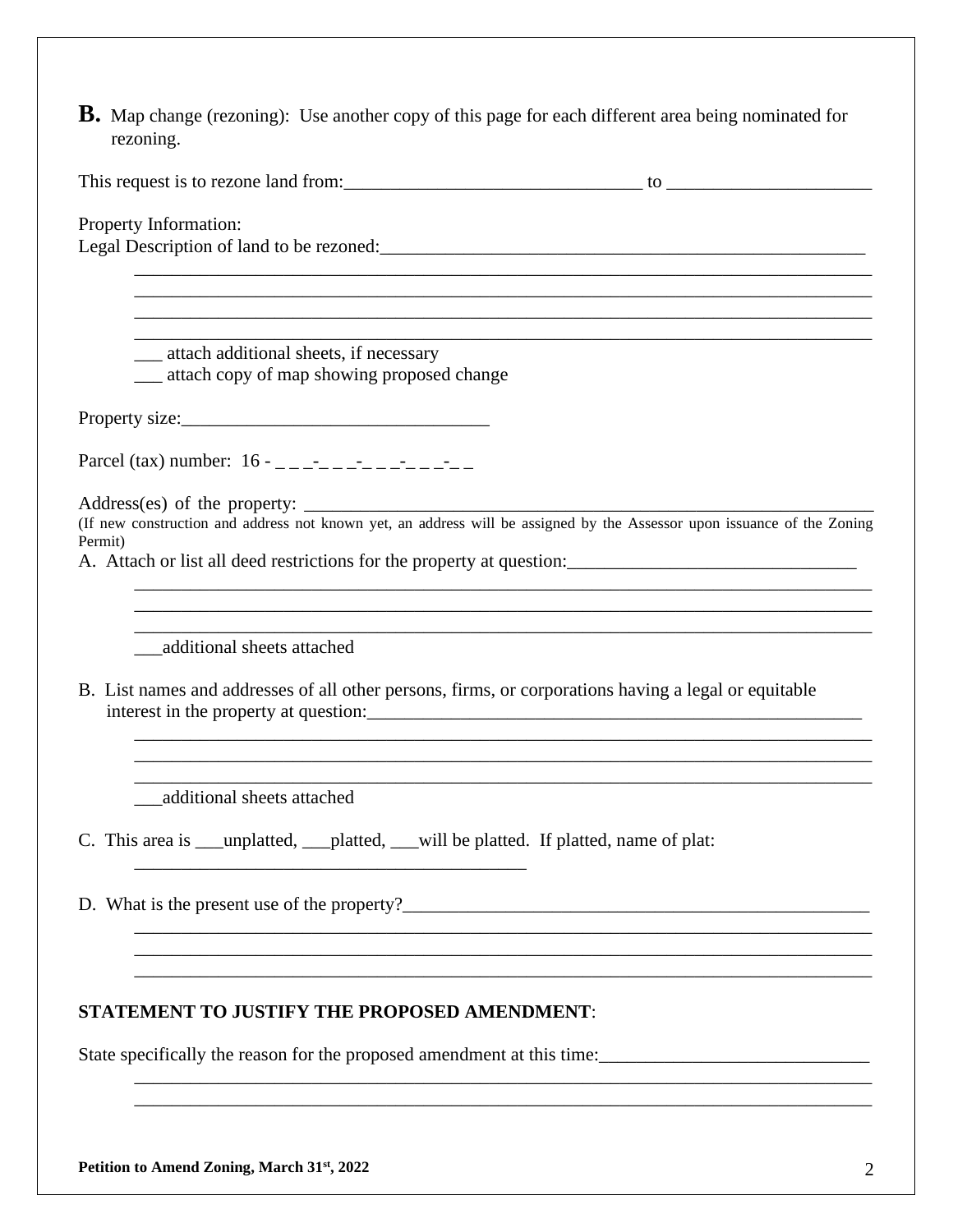Will the zoning amendment conform with the City of Cheboygan Land Use Master Plan? ves no If yes, explain how:\_\_\_\_\_\_\_\_\_\_\_\_\_\_\_\_\_\_\_\_\_\_\_\_\_\_\_\_\_\_\_\_\_\_\_\_\_\_\_\_\_\_\_\_\_\_\_\_\_\_\_\_\_\_\_\_\_\_\_\_\_\_\_\_\_\_\_\_\_

\_\_\_\_\_\_\_\_\_\_\_\_\_\_\_\_\_\_\_\_\_\_\_\_\_\_\_\_\_\_\_\_\_\_\_\_\_\_\_\_\_\_\_\_\_\_\_\_\_\_\_\_\_\_\_\_\_\_\_\_\_\_\_\_\_\_\_\_\_\_\_\_\_\_\_\_\_\_\_ \_\_\_\_\_\_\_\_\_\_\_\_\_\_\_\_\_\_\_\_\_\_\_\_\_\_\_\_\_\_\_\_\_\_\_\_\_\_\_\_\_\_\_\_\_\_\_\_\_\_\_\_\_\_\_\_\_\_\_\_\_\_\_\_\_\_\_\_\_\_\_\_\_\_\_\_\_\_\_

\_\_\_\_\_\_\_\_\_\_\_\_\_\_\_\_\_\_\_\_\_\_\_\_\_\_\_\_\_\_\_\_\_\_\_\_\_\_\_\_\_\_\_\_\_\_\_\_\_\_\_\_\_\_\_\_\_\_\_\_\_\_\_\_\_\_\_\_\_\_\_\_\_\_\_\_\_\_ \_\_\_\_\_\_\_\_\_\_\_\_\_\_\_\_\_\_\_\_\_\_\_\_\_\_\_\_\_\_\_\_\_\_\_\_\_\_\_\_\_\_\_\_\_\_\_\_\_\_\_\_\_\_\_\_\_\_\_\_\_\_\_\_\_\_\_\_\_\_\_\_\_\_\_\_\_\_

\_\_\_\_\_\_\_\_\_\_\_\_\_\_\_\_\_\_\_\_\_\_\_\_\_\_\_\_\_\_\_\_\_\_\_\_\_\_\_\_\_\_\_\_\_\_\_\_\_\_\_\_\_\_\_\_\_\_\_\_\_\_\_\_\_\_\_\_\_\_\_\_\_\_\_\_\_\_ \_\_\_\_\_\_\_\_\_\_\_\_\_\_\_\_\_\_\_\_\_\_\_\_\_\_\_\_\_\_\_\_\_\_\_\_\_\_\_\_\_\_\_\_\_\_\_\_\_\_\_\_\_\_\_\_\_\_\_\_\_\_\_\_\_\_\_\_\_\_\_\_\_\_\_\_\_\_

If the zoning amendment does not conform with the land use plan, why should the change be made, or why should the land use plan also be amended to accommodate this proposed zoning amendment. Be specific, brief and document statements. Indicate if the existing zoning is in error, or if conditions have changed to warrant amending the zoning ordinance:

\_\_\_additional data attached

What will the impacts of the zoning amendment anticipated to be on all landowners in the zoning district affected by the amendment? \_\_\_\_\_\_\_\_\_\_\_\_\_\_\_\_\_\_\_\_\_\_\_\_\_\_\_\_\_\_\_\_\_\_\_\_\_\_\_\_\_\_\_\_\_\_\_\_\_\_\_\_\_\_\_\_\_\_\_\_\_

List and describe the attached sheets:

| 3. |  |
|----|--|
|    |  |
|    |  |
| 6. |  |

The undersigned affirms that he/she is the petitioner or agent representing the petitioner requesting the zoning change and that the answers and statements contained herein are true.

> $Signal:$ Date:

*Please call 231-627-9931 with any questions on the completion of this form.*

**In reviewing an application for the rezoning of and, whether the application be made with or without an offer of conditions or, in considering any rezoning on the initiative of Council or the Planning Commission, factors that shall be considered by the Planning Commission and the City Council include, but are not limited to, the following:** 

\_\_\_\_\_ 1. Whether the reasoning is consistent with the policies and uses proposed for that area in the City's Master Land Use Plan;

2. Whether all of the uses allowed under the proposed rezoning would be compatible with other zones and uses in the surrounding areas;

\_\_\_\_\_ 3. Whether any public services and facilities would be significantly adversely impacted by a development or use allowed under the requested rezoning; and

4. Whether the uses allowed under the proposed rezoning would be equally or better suited to the area than uses allowed under the current zoning of the land.

(*Planning Commission or City Council to check off the above, if met.)*

**Petition to Amend Zoning, March 31st, 2022** 3